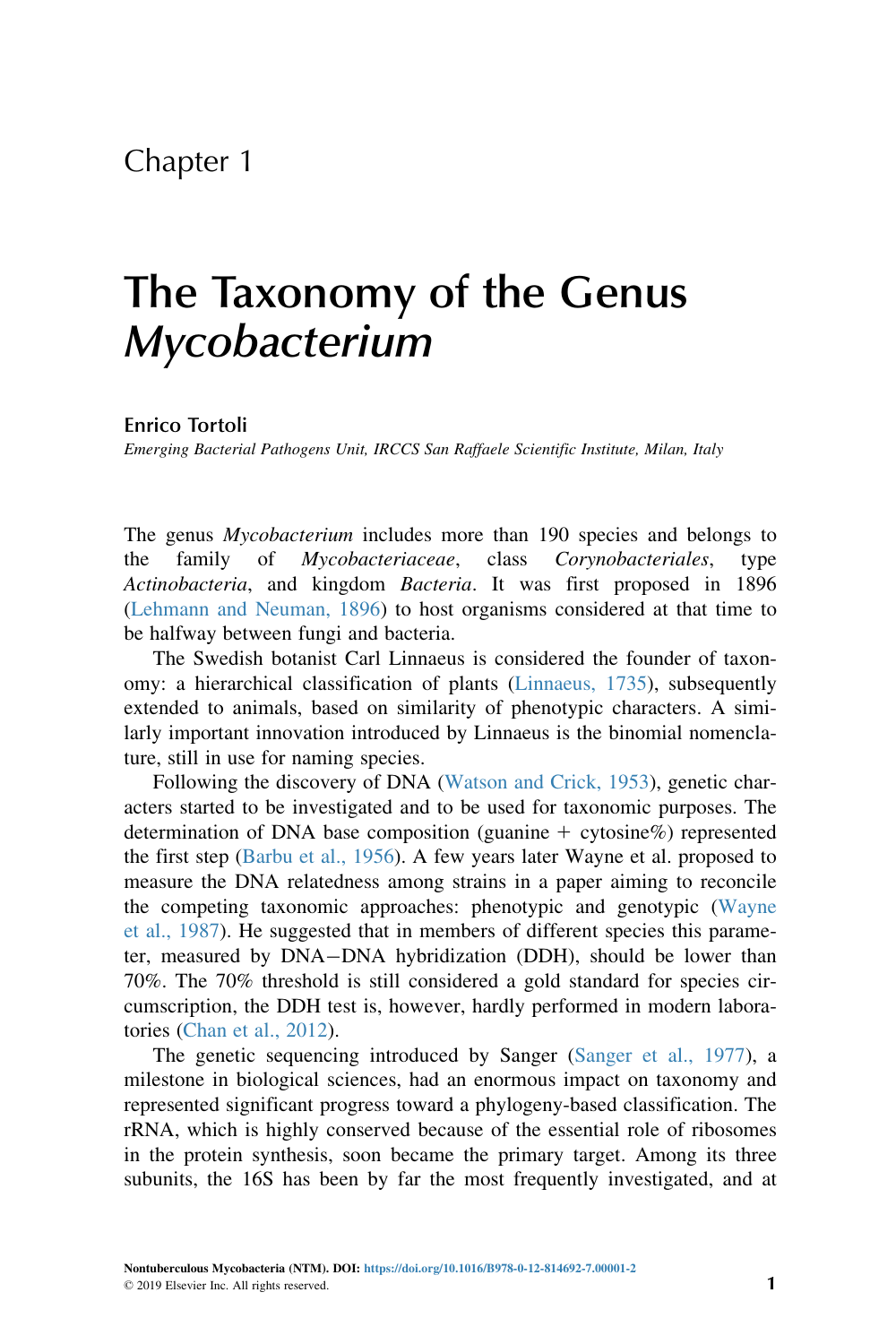present the sequence of this locus is available, for every known species, in public databases.

Comparative studies between 16S rRNA sequence and DDH lead to identify a 16S similarity of 97% as the threshold corresponding to 70% DDH ([Gevers et al., 2005](#page-8-0)). Despite the cutoff being subsequently revised and raised to  $98.8\% - 99\%$  [\(Stackebrandt and Ebers, 2006](#page-9-0)) it still remains unsuitable to appraise the divergence between several species within the genus Mycobacterium.

The genus Mycobacterium is characterized, at phenotypic level, by unique characteristics. In the cell wall, extremely rich in lipids, the mycolic acids play a major role. Although they are present in a few other Actinobacteria-related genera, only the genus Mycobacterium has chains as long as 60-90 C ([Brennan and Nikaido, 1995\)](#page-8-0). On the basis of growth rate, the mycobacteria are conventionally divided into two groups: the slow growers require more than 1 week to develop visible colonies on solid media, while the rapid growers may require  $3-7$  days, thus growing slower in comparison with other cultivable bacteria ([Tortoli, 2003](#page-9-0)).

Genetically, the mycobacteria differ from the large majority of bacteria for the high  $G + C$  content (ranging from 62% to 70%). The number of copies of the ribosomal operon is low: two copies in the rapid growers and only one in the slow growers; there are very few exceptions (Böddinghaus et al., [1990](#page-8-0)).

The variability of 16S rRNA is moderate among mycobacteria with a number of species presenting 100% identical sequence [\(Tortoli, 2003\)](#page-9-0). The 16S rRNA is about 1500 bp long and includes mostly highly conserved regions with few interposed variable traits. The two major variable strings are located in the first third of the gene; they are known as hypervariable regions A ( $E.$  coli positions 130-210) and B ( $E.$  coli positions 430-500) with the latter including the helix 18. Minor variable regions are located in the remaining two thirds of the gene ([Stahl and Urbance, 1990\)](#page-9-0). The hypervariable region A hosts most of the species-specific polymorphisms. The hypervariable region B is characterized by three mayor formats; it may host, in the helix 18, a 14-nucleotide insertion, a 12-nucleotide insertion, or no insertion at all.

Since the first taxonomic analyses of the genus Mycobacterium based on the sequence of 16S rRNA, a number of features have emerged. Rapid and slow growers appeared clearly separated in the phylogenetic tree. All the rapidly growing species had a short helix 18 (no insertion in the hypervariable region B). The majority of slow growing species had a long helix 18: 12-nucleotide insertion in the hypervariable region B. The slow growers M. terrae and M. nonchromogenicum had a 14-nucleotide insertion and were located in a separate clade interposed between slow and rapid growers. M. simiae did not have insertion in the hypervariable region B, but clustered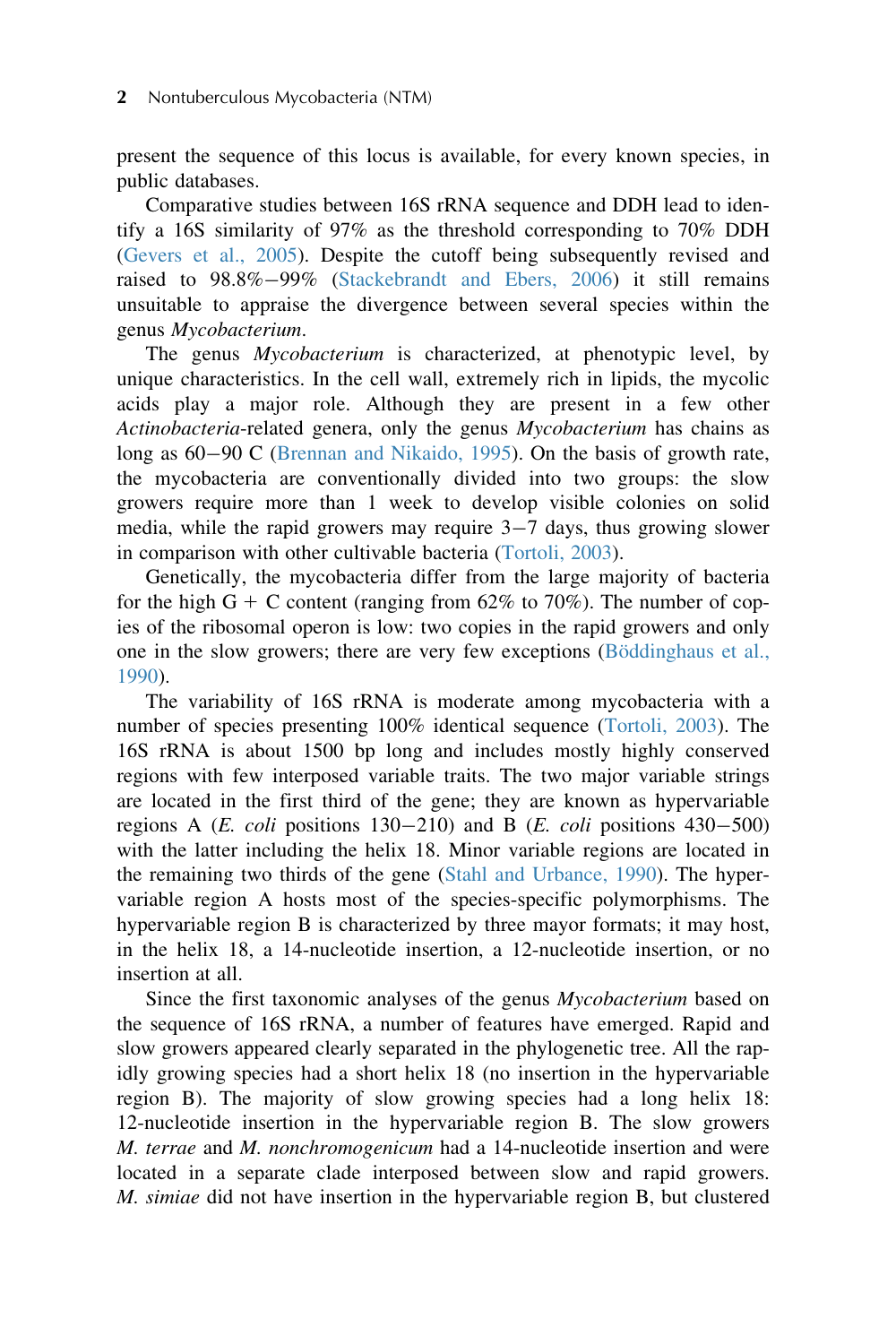with slow growers according to its phenotype ([Rogall et al., 1990; Stahl and](#page-9-0) [Urbance, 1990](#page-9-0)) (Fig. 1.1).

In subsequent years, the inclusion in the analysis of further species did not produce substantial changes in the topology of the phylogenetic tree. Among the newly added species, the new rapid growers clustered with the previous ones and confirmed the short helix 18; the species which added to the clade of M. terrae and M. nonchromogenicum had the 14-nucleotide insertion; most of the slow growers confirmed the presence of a 12 nucleotide insertion. The few slow growers with short helix 18 grouped with M. simiae except two, M. doricum and M. tusciae, which fell among the rapid growers ([Figs. 1.2](#page-3-0) and [1.3\)](#page-4-0).

On the basis of such results, the presence of signatures within the 16S rRNA was theorized:

- The short helix 18 is a marker of rapid growers.
- $\bullet$  A small group of slow growers related to *M. simiae* (*M. simiae* complex), recognizable for sharing the same sequence in the hypervariable region B, have the short helix 18 as well.
- The long helix 18 (12-nucleotide insertion) is a marker of slow growers.



 $\frac{1}{0.005}$ 

FIGURE 1.1 Phylogenetic tree inferred with the neighbor-joining algorithm from the sequence dataset investigated by [Rogall et al. \(1990\).](#page-9-0) The tree was rooted with *Nocardia asteroids* as outgroup. Bar, 0.005 substitutions per nucleotide position.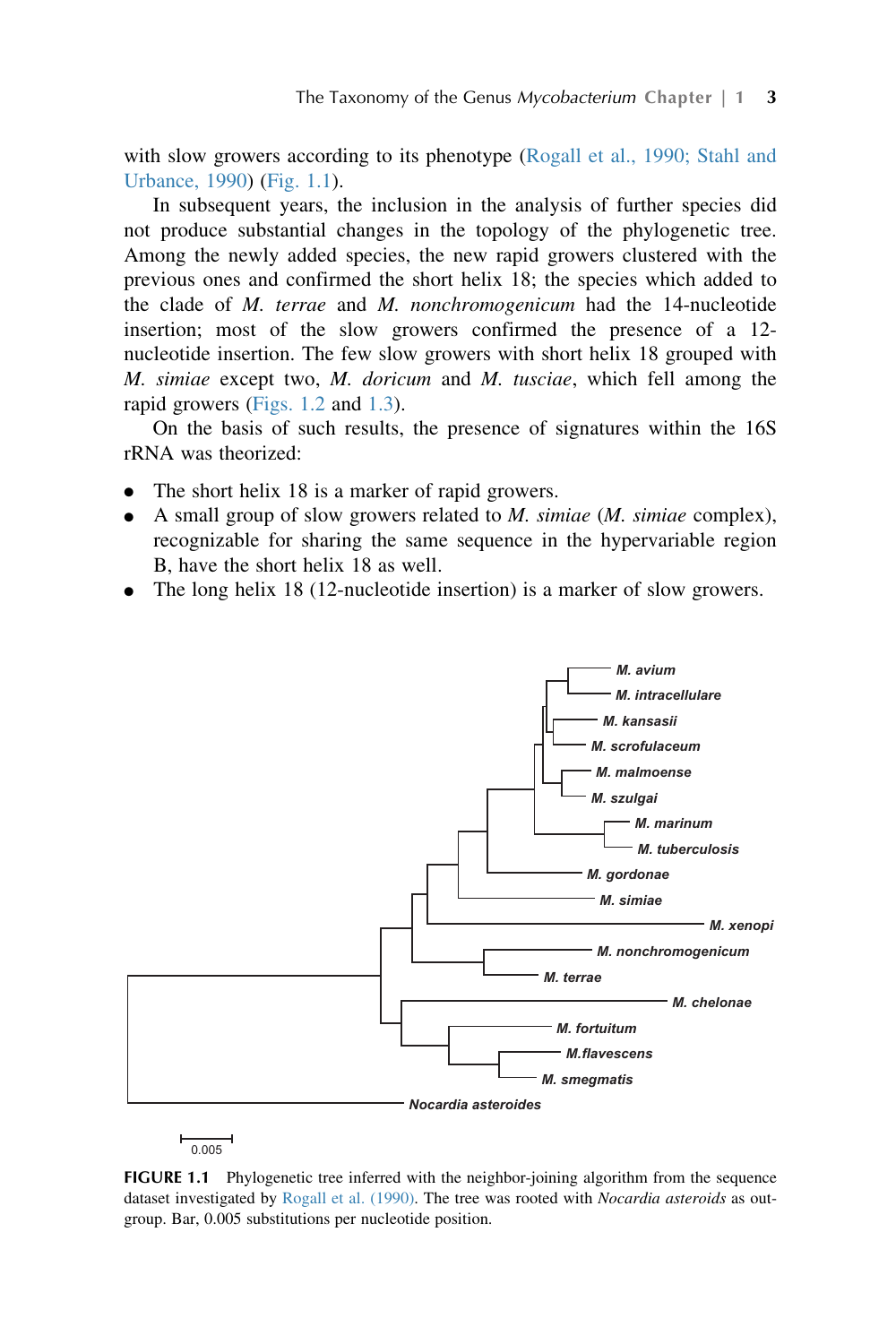<span id="page-3-0"></span>4 Nontuberculous Mycobacteria (NTM)



FIGURE 1.2 Phylogenetic tree of slow growers inferred with the neighbor-joining algorithm from the sequence dataset investigated by [Tortoli \(2012\),](#page-9-0) bootstrapped 500 times. The tree was rooted with Nocardia asteroides as outgroup. Bar, 0.005 substitutions per nucleotide position.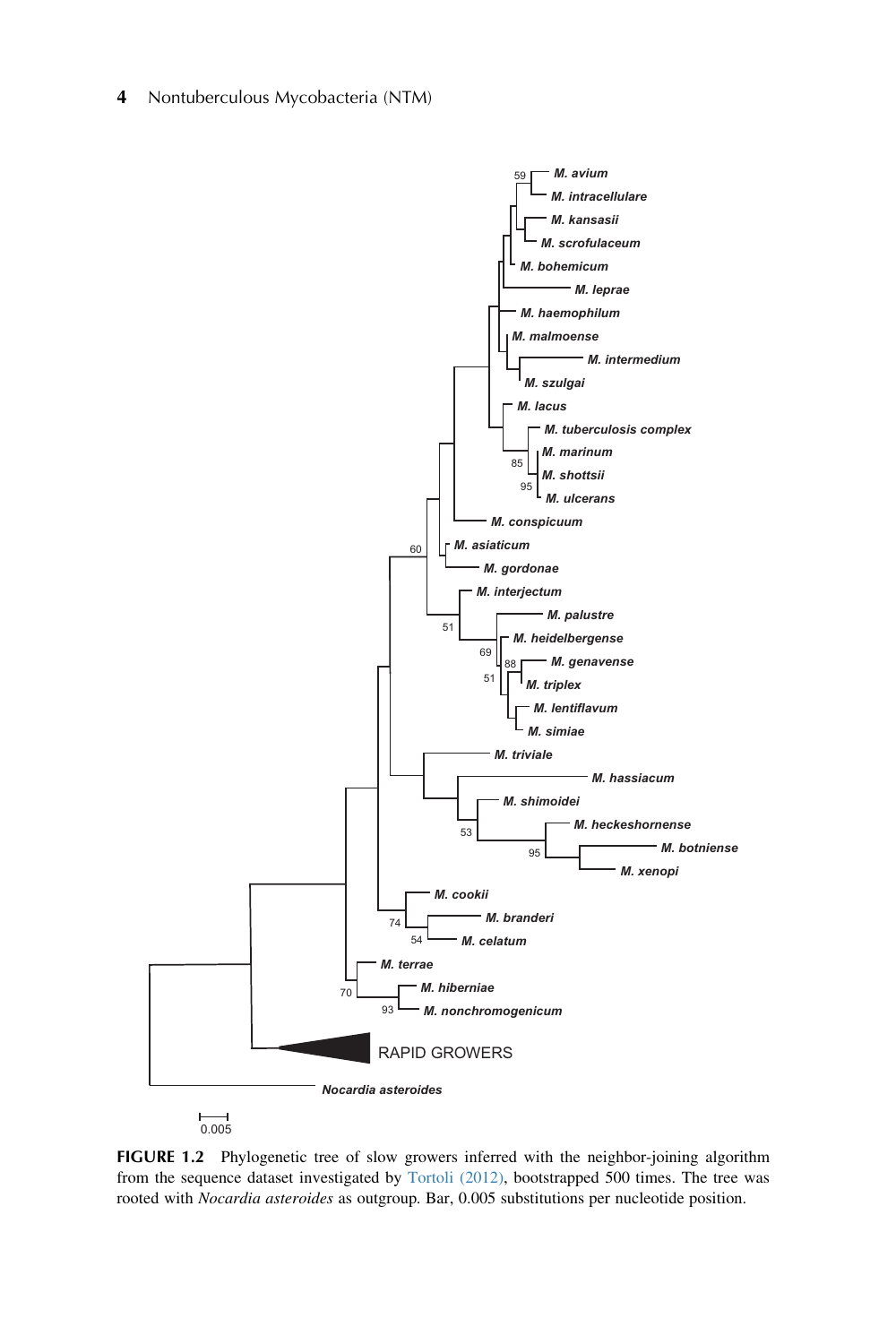<span id="page-4-0"></span>

FIGURE 1.3 Phylogenetic tree of rapid growers inferred with the neighbor-joining algorithm from the sequence dataset investigated by [Tortoli \(2012\)](#page-9-0), bootstrapped 500 times. The tree was rooted with Nocardia asteroides as outgroup. Bar, 0.005 substitutions per nucleotide position.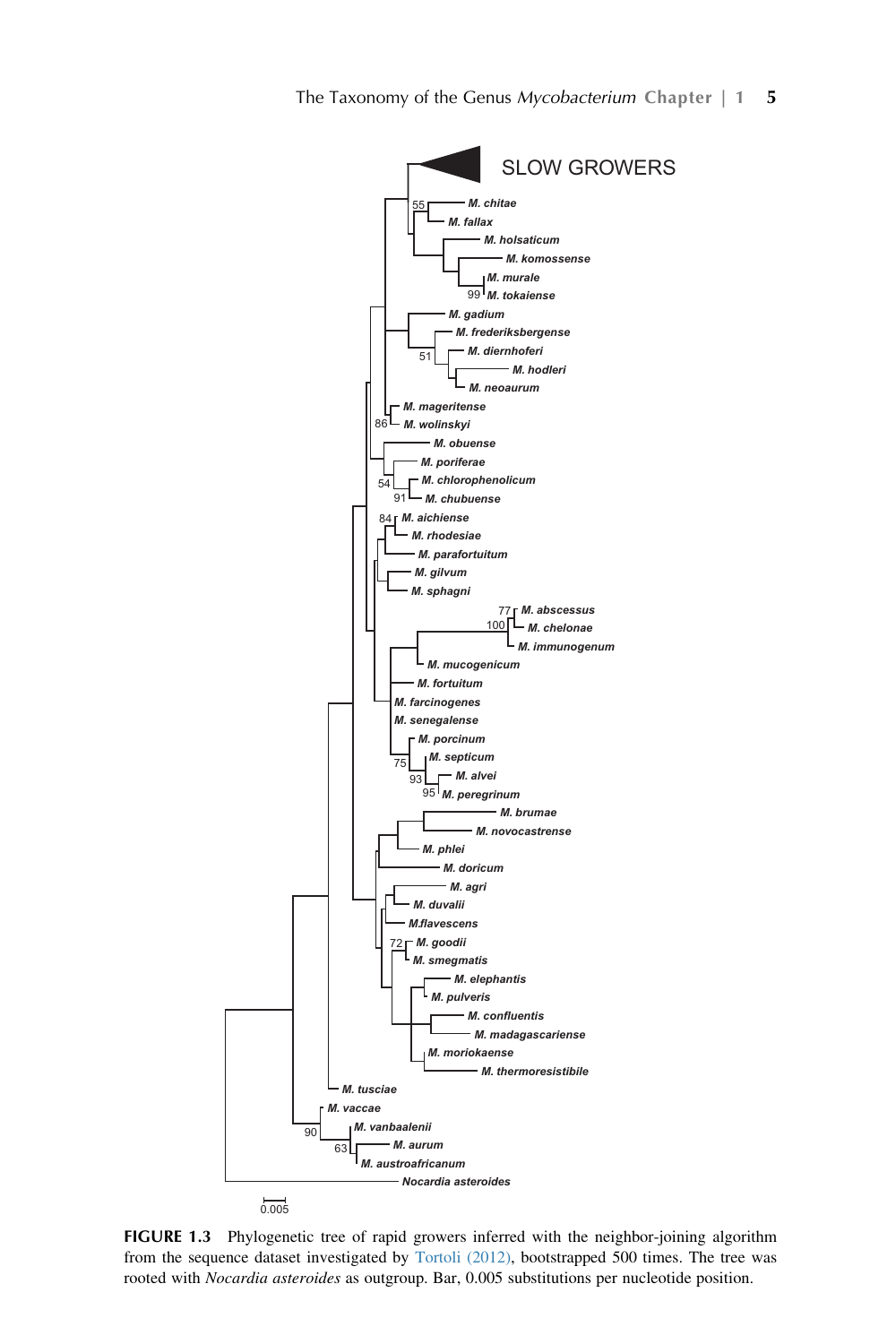### 6 Nontuberculous Mycobacteria (NTM)

• A small group of slow growers related to *M. terrae* (*M. terrae* complex) have an even longer helix 18 (14-nucleotide insertion).

M. doricum and M. tusciae where regarded as the exceptions to the theorem above.

In the first decade of the 21st century, with the objective of improving the robustness of the phylogenetic trees, concatenated sequences of a few housekeeping genes were used for inference ([Devulder et al., 2005; Mignard](#page-8-0) [and Flandrois, 2008; Tortoli, 2012](#page-8-0)). The reduction of the weight of 16S rRNA, due to the presence of other genes in the concatenated sequence, was expected to minimize or even to sponge out the theory of the signatures. This was not the case, the 16S signatures continued to predict the topology of the phylogenetic supertree. M. doricum and M. tusciae were confirmed as the only exceptions.

The ultimate taxonomy of the genus *Mycobacterium* is being written right now. So far, two studies based on whole genomes have dealt with the phy-logeny of the genus Mycobacterium ([Fedrizzi et al., 2017; Tortoli et al.,](#page-8-0) [2017](#page-8-0)). The number of genomes were different, as well as the approaches. Trees were reconstructed starting from the core genomes (concatenated sequences of the genes shared by all strains), the gene presence/absence clustering ([Fedrizzi et al., 2017](#page-8-0)), and the average nucleotide identity (ANI) ([Tortoli et al., 2017\)](#page-9-0). The first tree was inferred from concatenated sequences using the maximum likelihood (ML) algorithm; the second was obtained, again with the ML algorithm, after converting the clusters to a binary matrix encoding the presence of each strain in the clusters; the third was constructed from the distance matrix of pairwise ANI-divergences using the ML, the neighbor-joining and the unweighted pair group method using arithmetic averages (UPGMA) algorithms. The similarity between topologies of different trees is striking.

The most ancestral branch leads to the species of the *M. abscessus*chelonae complex. The other rapid growers emerge from a more recent branch giving rise to a major clade, accommodating the species of the *M. fortuitum*smegmatis group, and a large number of dispersed species. Other progressively more recent branches lead to the *M. terrae* complex and to slow growers. Among slow growers several clusters of species are present. Two minor close groupings include the species related to  $M$ . xenopi and  $M$ . celatum. A large cluster includes the major pathogens (M. tuberculosis, M. leprae, M. ulcerans) and a number of species frequently involved in human diseases. Other clusters include the species of the  $M$ . simiae complex and the  $M$ . avium complex. Most of the 16S rRNA signatures are confirmed, only the one related to the *M. simiae* complex emerges poorly specific as part of the species presenting the signature do not cluster with M. simiae, but are dispersed among other slow growers not part of the complex. Interestingly, M. doricum and  $M$ . tusciae cluster again with rapid growers [\(Figs. 1.4](#page-6-0) and [1.5\)](#page-7-0).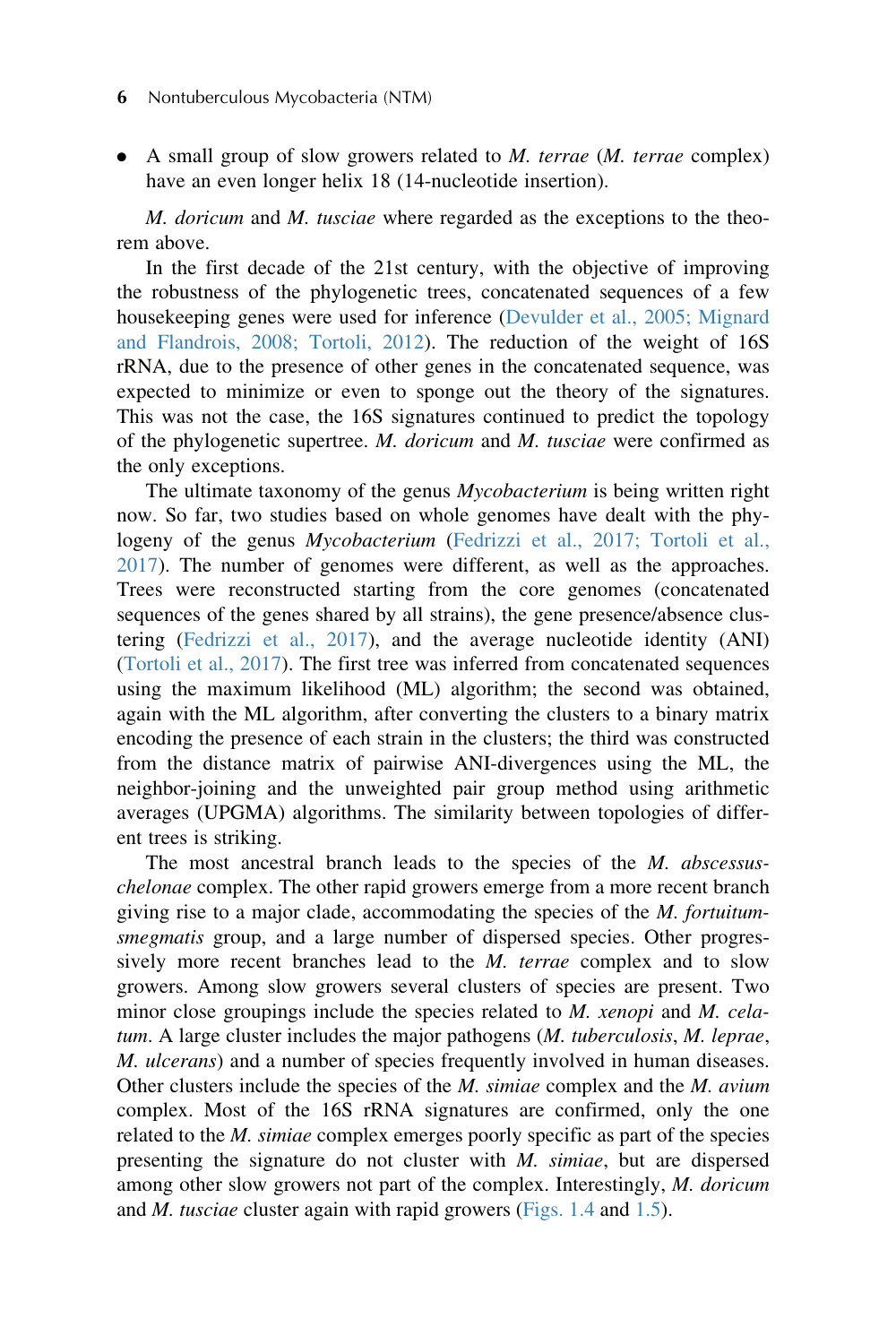<span id="page-6-0"></span>

FIGURE 1.4 Phylogenetic tree of slow growers (excluding *M. terrae* complex) inferred with the maximum likelihood algorithm on 10,878 ANI-divergence scores [\(Tortoli, 2017\)](#page-9-0), bootstrapped 500 times. The tree was rooted with Hoyosella altamirensis as outgroup. Bar, 2 units difference of ANI-divergence values.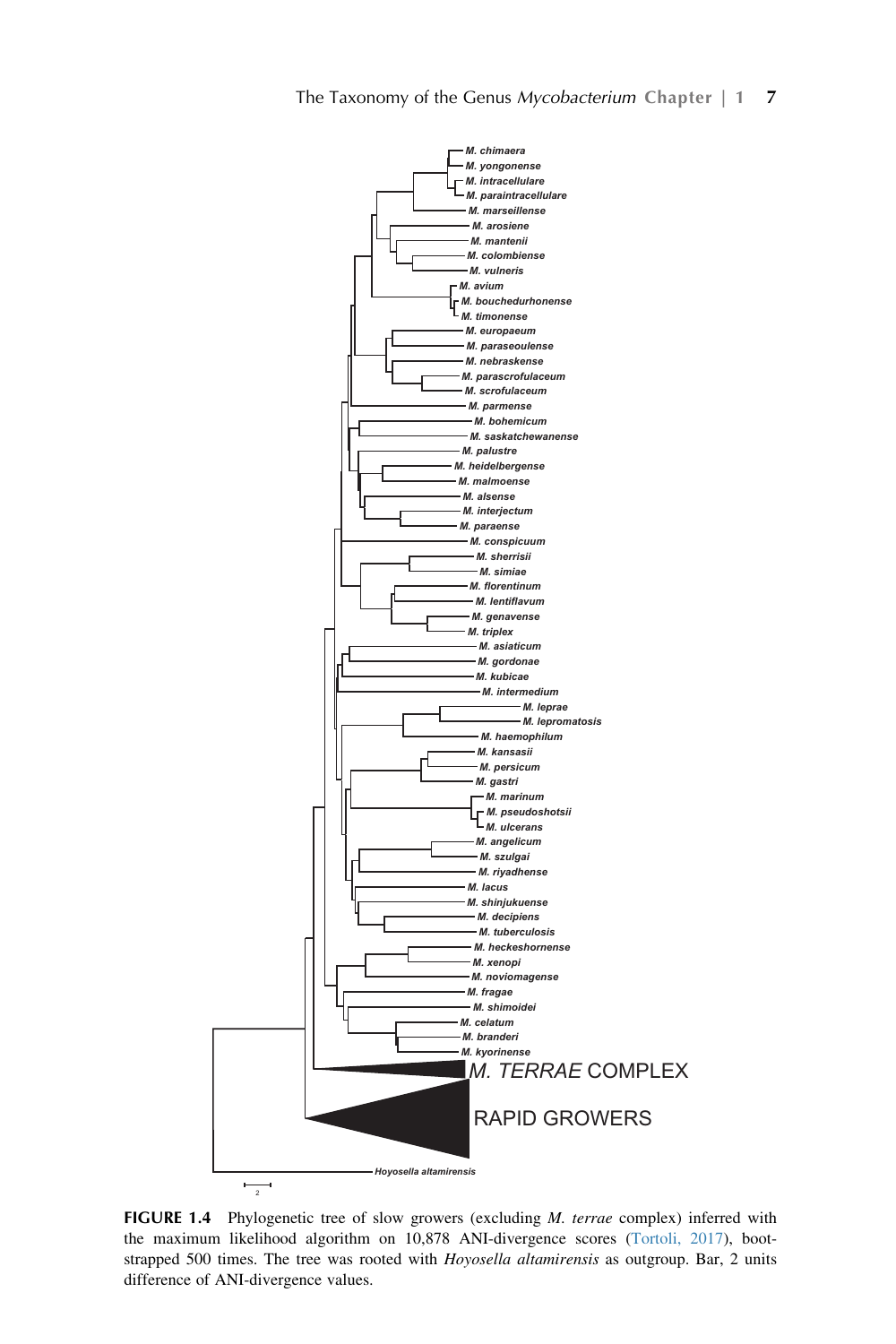<span id="page-7-0"></span>8 Nontuberculous Mycobacteria (NTM)



FIGURE 1.5 Phylogenetic tree of M. terrae complex and rapid growers inferred with the maximum likelihood algorithm on 10,878 ANI-divergence scores [\(Tortoli, 2017\)](#page-9-0), bootstrapped 500 times. The tree was rooted with Hoyosella altamirensis as outgroup. Bar, 2 units difference of ANI-divergence values.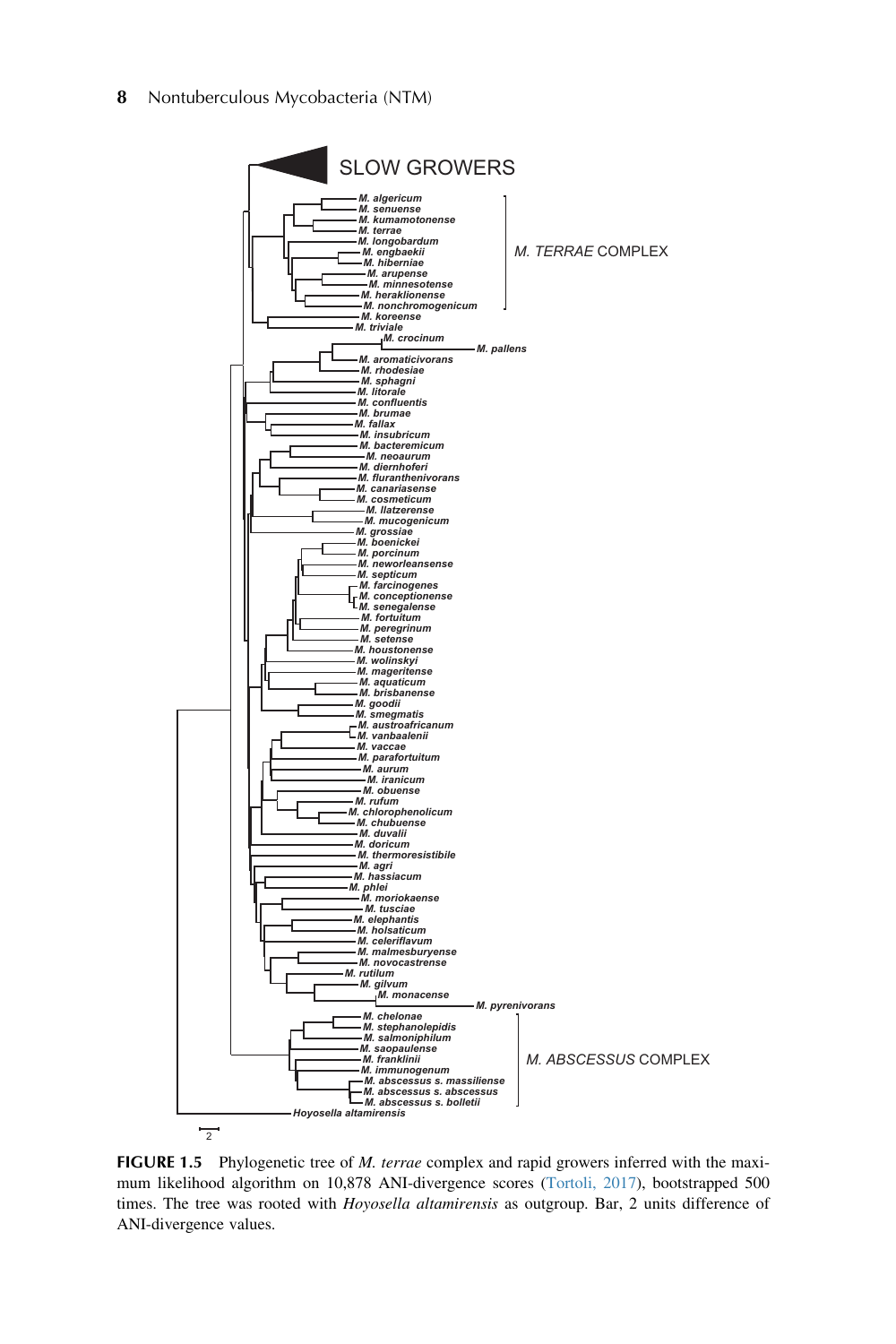<span id="page-8-0"></span>Several major traits characterize the phylogenetic scenario emerging from whole genome data. Primordial mycobacteria were rapid growers more closely related to the M. abscessus-chelonae complex. The evolution toward slow growers, likely associated with the acquisition of a 14-nucleotide insertion in the helix 18, leads to the species related to the present M. terrae complex. The deletion of two nucleotides in the helix 18 made the 12-nucleotide insertion the marker of the most successful slow growers. In contrast with previous knowledge, the lost of the whole 12-nucleotide insertion is not a specific marker of *M. simiae* complex. It is actually shared by a number of paraphyletic species.

Interestingly, the present pathogenic species and most of those frequently responsible of opportunistic diseases in humans appear to have evolved from a common ancestor. The latter hypothesis is not new, it was in fact hypothesized on the basis of the presence, in many such species, of genes related with virulence [\(van Ingen et al., 2012\)](#page-9-0).

A recent paper (Gupta et al., 2018), published after the completion of present review, redraws in deep the classification of mycobacteria. The Authors split the genus Mycobacterium in five genera basing on molecular markers consisting, either in insertions/deletions of amino acids, or in proteins exclusively found in evolutionarily-related groups of species. Far from distorting the aforesaid phylogenetic reconstruction, the new genera exactly overlap the major clades of classical taxonomy: M. abscessus complex, other rapid growers, M. terrae complex and M. triviale-related species.

## REFERENCES

- [Barbu, E., Lee, K.Y., Wahl, R., 1956. Contenu en bases puriqniue et pyrimidiniques des acides](http://refhub.elsevier.com/B978-0-12-814692-7.00001-2/sbref1) [deoxyribonucleiques bacteriques. Ann. Inst. Pasteur. \(Paris\) 91, 212](http://refhub.elsevier.com/B978-0-12-814692-7.00001-2/sbref1)–[224.](http://refhub.elsevier.com/B978-0-12-814692-7.00001-2/sbref1)
- Böddinghaus, B., Rogall, T., Flohr, T., Blöcker, H., Böttger, E.C., 1990. Detection and identifi[cation of mycobacteria by amplification of rRNA. J. Clin. Microbiol. 28, 1751](http://refhub.elsevier.com/B978-0-12-814692-7.00001-2/sbref2)-[1759.](http://refhub.elsevier.com/B978-0-12-814692-7.00001-2/sbref2)
- [Brennan, P.J., Nikaido, H., 1995. The envelope of mycobacteria. Annu. Rev. Biochem. 64,](http://refhub.elsevier.com/B978-0-12-814692-7.00001-2/sbref3)  $29 - 63$  $29 - 63$ .
- [Chan, J.Z., Halachev, M.R., Loman, N.J., Constantinidou, C., Pallen, M.J., 2012. Defining bacte](http://refhub.elsevier.com/B978-0-12-814692-7.00001-2/sbref4)[rial species in the genomic era: insights from the genus](http://refhub.elsevier.com/B978-0-12-814692-7.00001-2/sbref4) Acinetobacter. BMC. Microbiol. 12, [302.](http://refhub.elsevier.com/B978-0-12-814692-7.00001-2/sbref4)
- [Devulder, G., Perouse, D.M., Flandrois, J.P., 2005. A multigene approach to phylogenetic analy](http://refhub.elsevier.com/B978-0-12-814692-7.00001-2/sbref5)sis using the genus  $Mycobacterium$  [as a model. Int. J. Syst. Evol. Microbiol. 55, 293](http://refhub.elsevier.com/B978-0-12-814692-7.00001-2/sbref5)–[302.](http://refhub.elsevier.com/B978-0-12-814692-7.00001-2/sbref5)
- [Fedrizzi, T., Meehan, C.J., Grottola, A., Giacobazzi, E., Fregni Serpini, G., Tagliazucchi, S.,](http://refhub.elsevier.com/B978-0-12-814692-7.00001-2/sbref6) [et al., 2017. Genomic characterization of nontuberculous mycobacteria. Sci. Rep. 7, 45258.](http://refhub.elsevier.com/B978-0-12-814692-7.00001-2/sbref6)
- [Gevers, D., Cohan, F.M., Lawrence, J.G., Spratt, B.G., Coenye, T., Feil, E.J., et al., 2005.](http://refhub.elsevier.com/B978-0-12-814692-7.00001-2/sbref7) [Opinion: re-evaluating prokaryotic species. Nat. Rev. Microbiol. 3, 733](http://refhub.elsevier.com/B978-0-12-814692-7.00001-2/sbref7)-[739.](http://refhub.elsevier.com/B978-0-12-814692-7.00001-2/sbref7)
- [Gupta, R.S., Lo, B., Son, J., 2018. Phylogenomics and comparative genomic studies robustly](http://refhub.elsevier.com/B978-0-12-814692-7.00001-2/sbref9001) [support division of the genus Mycobacterium into an emended genus Mycobacterium and](http://refhub.elsevier.com/B978-0-12-814692-7.00001-2/sbref9001) [four novel genera. Front. Microbiol. 9, 67.](http://refhub.elsevier.com/B978-0-12-814692-7.00001-2/sbref9001)
- [Lehmann, K.B., Neuman, R., 1896. Atlas und Grundriss der Bakteriologie und Lehrbuch der](http://refhub.elsevier.com/B978-0-12-814692-7.00001-2/sbref8) [speziellen bakteriologischen Disagnostik. Lehmann, J.F., Munich.](http://refhub.elsevier.com/B978-0-12-814692-7.00001-2/sbref8)